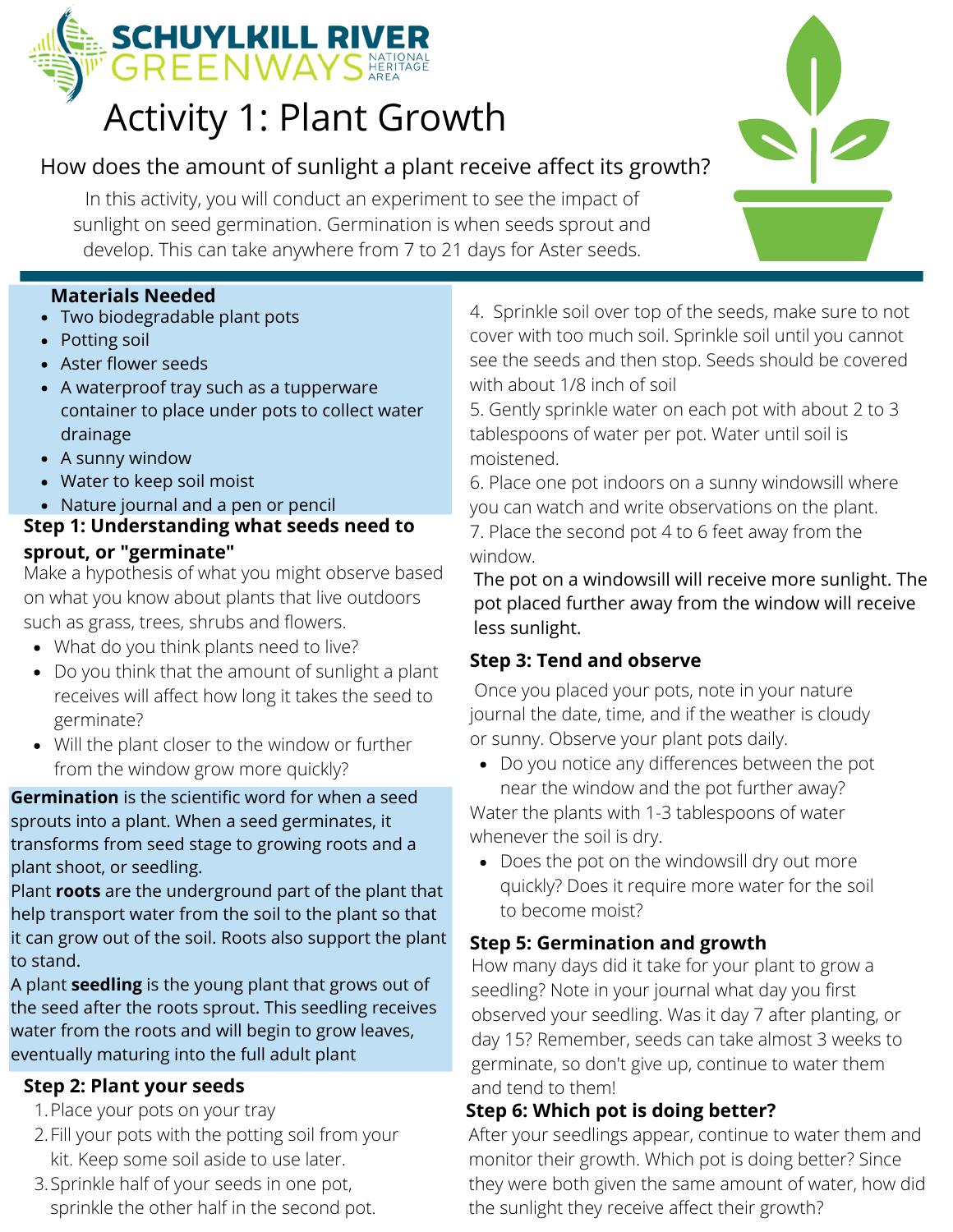

**Optional additional activity: Plant your Aster Flowers outside!**

**If you used the natural biodegradeable pots from your Schuylkill Explorers kit for your plantings, you can plant them directly outside in the pots once the seedlings are between 8 to 12 inches tall.**

Find a sunny spot outside and dig a hole the size of the pot. You can use a small shovel or a sturdy metal spoon to help you dig. Place the entire pot and plant in the ground and lightly cover the pot with soil, leaving the plant seedling exposed so that it can get light. Water thoroughly after planting and don't forget to check up on your plant and water it if the soil around it is dry or it looks like it is wilting.

**Aster** flowers are a **native** Pennsylvania flower. This means that aster flowers originated in this land area and are adapted to this area. Since they are used to living in Pennsylvania, they have adjusted to the amount of rain and sun they receive when planted outside.

**Pollinators**, such as bees, birds, butterflies, and moths, from Pennsylvania love Aster because it is a natural and native food source that they are used to.

These species are called pollinators because they help with **pollination**, or spreading plant pollen around from flowers, which leads to fertilization. Pollination is important because it must happen so that more seeds to can spread and sprout more flowers and for fruits and vegetables to grow.

# Color the Wildflower

Stages of Seed Germination